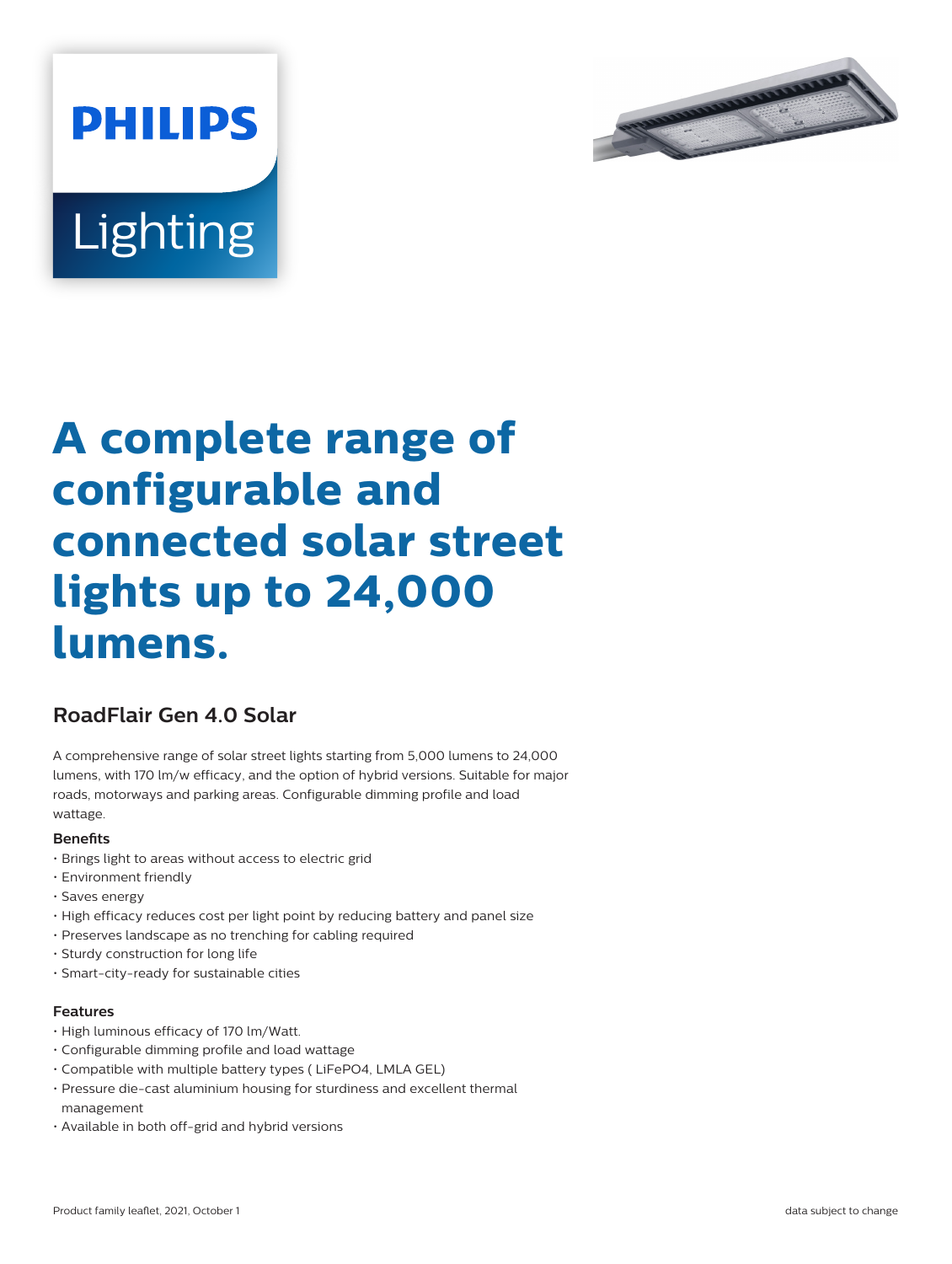### **RoadFlair Gen 4.0 Solar**

#### **Application**

- Highways
- Street
- Road
- Parking

#### **Versions**



| <b>Application Conditions</b>              |                   |  |
|--------------------------------------------|-------------------|--|
| Ambient temperature range                  | $-30$ to $+50$ °C |  |
| <b>Battery location</b>                    | Outside Luminaire |  |
| Solar dimming profile                      | Configurable      |  |
|                                            |                   |  |
| <b>Approval and Application</b>            |                   |  |
| Ingress protection code                    | <b>IP66</b>       |  |
|                                            |                   |  |
| <b>Controls and Dimming</b>                |                   |  |
| Dimmable                                   | Yes               |  |
| Configurability                            | Configurable      |  |
|                                            |                   |  |
| <b>Operating and Electrical</b>            |                   |  |
| <b>Cable connection kit</b>                | Included          |  |
|                                            |                   |  |
| <b>Initial Performance (IEC Compliant)</b> |                   |  |
| Init. Corr. Colour Temperature             | 5700 K            |  |
| Init. Colour rendering index               | >70               |  |
|                                            |                   |  |
| <b>Mechanical and Housing</b>              |                   |  |
| <b>Overall height</b>                      | 86 mm             |  |
| <b>Overall width</b>                       |                   |  |

#### **Mechanical and Housing**

| Order Code | <b>Full Product Name</b>          | Overall length |
|------------|-----------------------------------|----------------|
| 01815702   | BRP392 LED80/CW 50W DM SD 12.5M   | 492 mm         |
| 01815802   | BRP393 LED150/CW 90W DM SD 12.5M  | 651 mm         |
| 01815902   | BRP394 LED240/CW 150W DM SD 12.5M | 870 mm         |